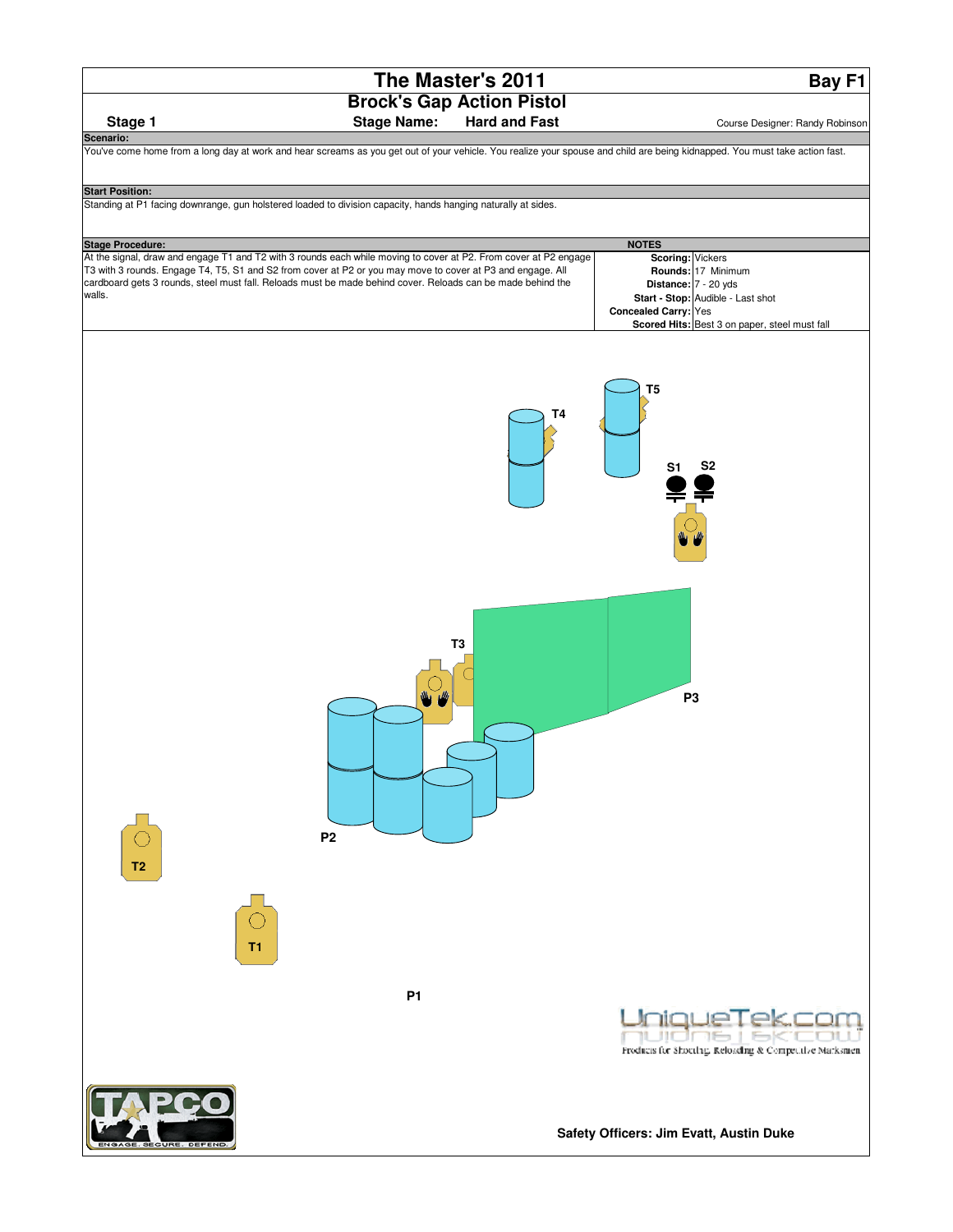**Scenario:**

**Bay F2**

# **Stage 2** Stage Name: A Walk In The Park **Course Designer: Dave Horn**

You're taking a leisurely stroll through the woods one spring afternoon when a group of gangbangers decide to ambush you. You try to make it to safety but encounter bad guys along the way. You must defend yourself.

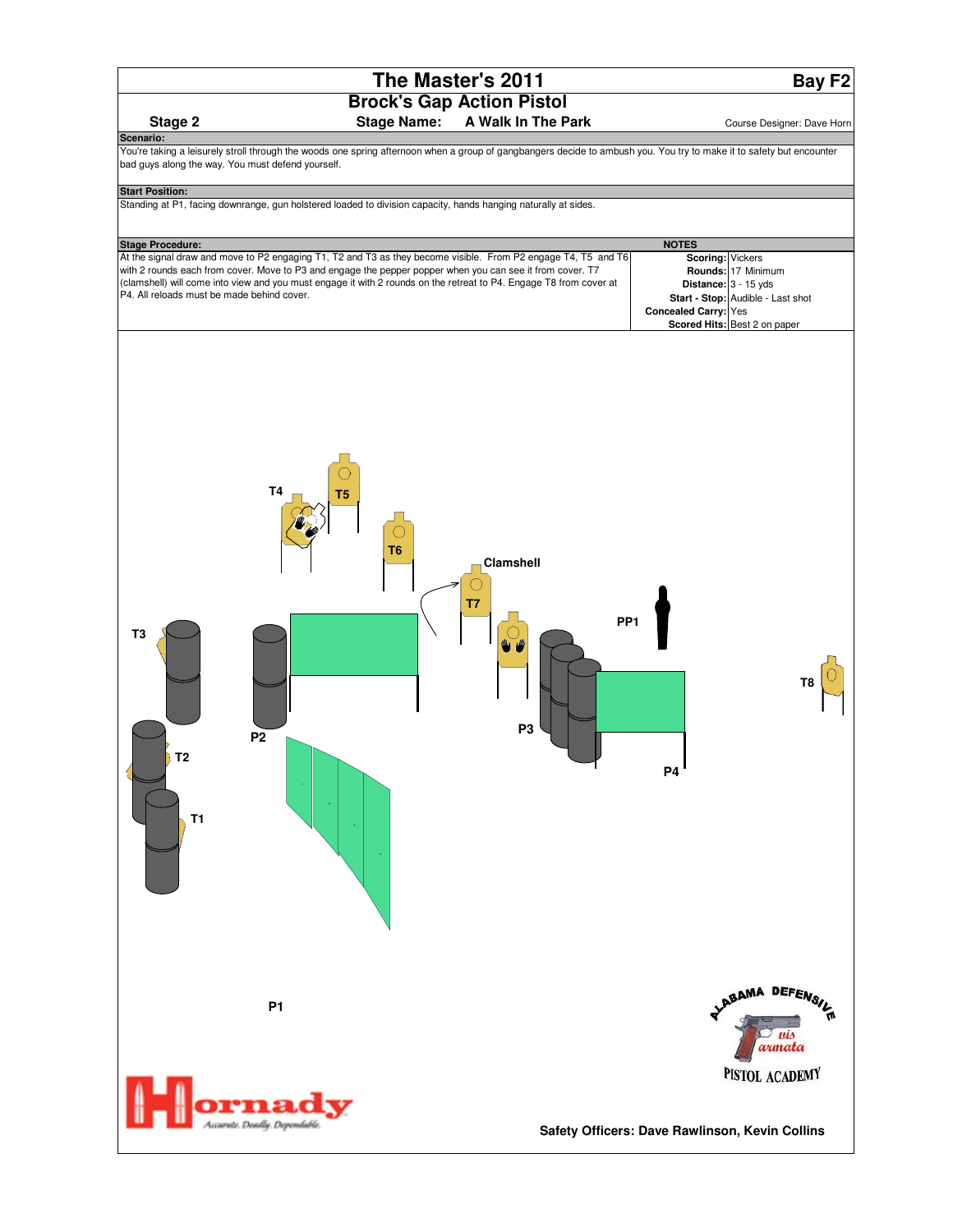**Bay F3**

### **Stage 3** Stage Name: After Match Robbery **Course Designer: Bill & Robin Dukemineer**

You've stayed late after your club match and the only two people on the range are you and a buddy. You're standing looking at your buddy's gun which he has had a problem with when you realize some thugs have decided they want your range bag. You've left it sitting on a table unguarded. You must fight off 3 BG's to get to it. Then other BG's join the fray.

#### **Start Position:**

**Scenario:**

Standing at P1 facing uprange, Gun holstered, **loaded with 3 rounds only**, hands hanging naturally at sides. All your other ammo is in the range bag on the table.

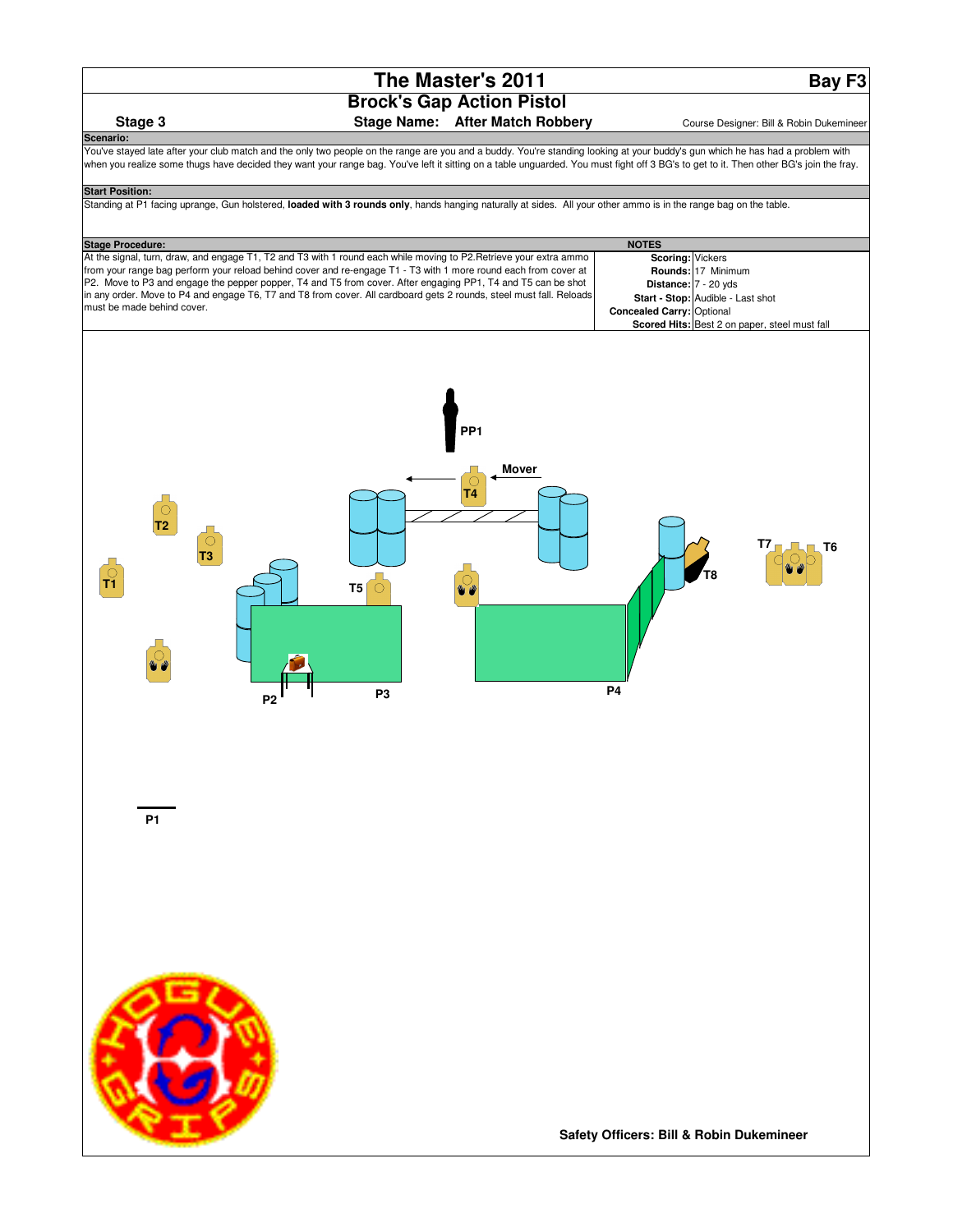

**Bay F4**

# **Brock's Gap Action Pistol**

#### **Stage 4** Stage Name: Good Day Gone Bad **Course Designer: Joe Day**

You are standing at the forms table behind a wall at your bank when you hear a scream and someone yell "This is a Holdup!" You look around the corner and see four thugs behind the tellers cage taking money from the drawers. One has a hostage and it appears he's about to do some harm. You decide to engage the four threats. You can shoot from your present position or move for better shots. You hear more screams and realize there are more BG'sa in the back. Do something before somebody gets hurt. **Scenario:**

#### **Start Position:**

Standing at P1, facing the wall, gun loaded to IDPA division capacity, hands hanging naturally at sides.

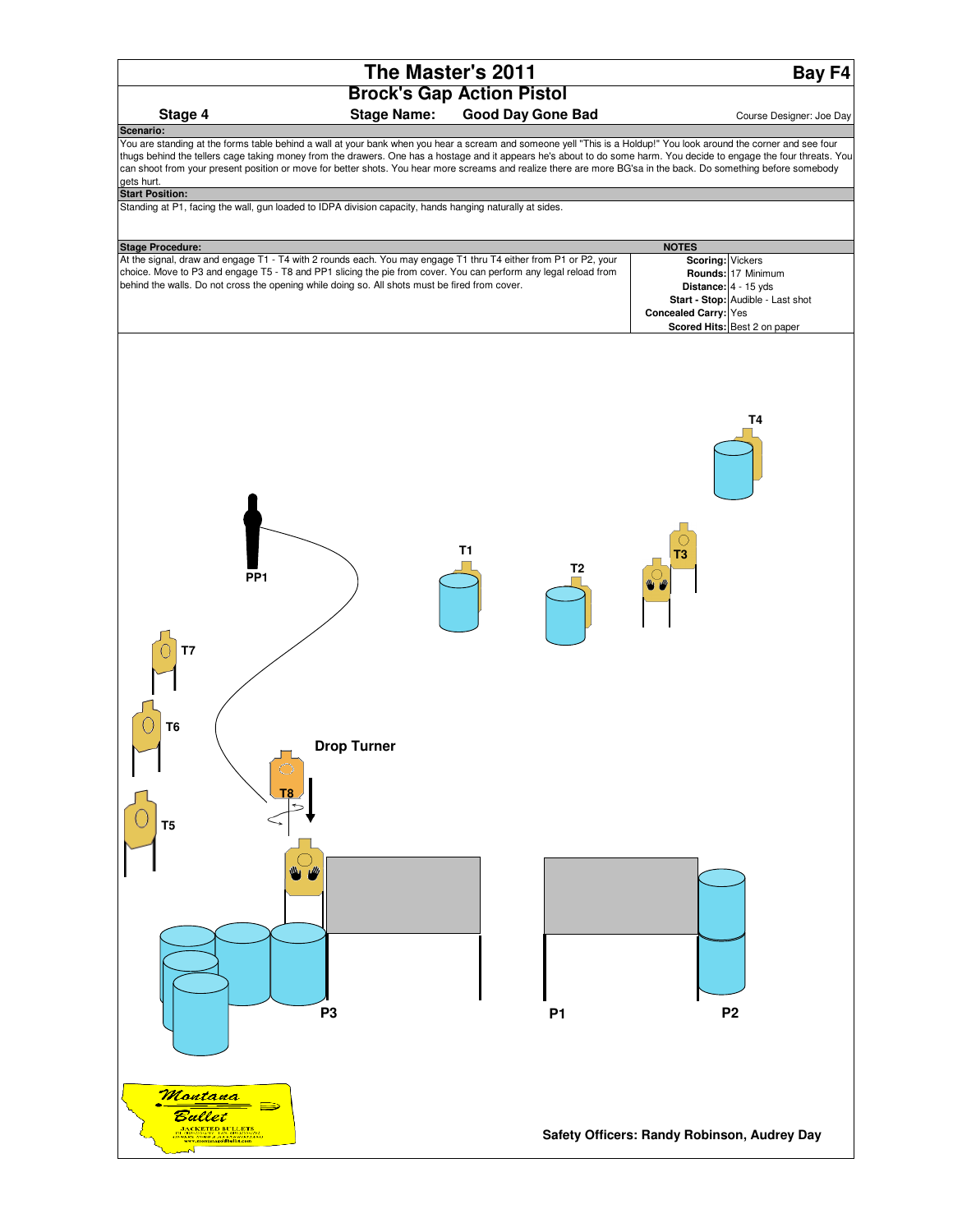**Bay F5**

# **Stage 5** Stage Name: Nuclear Nightmare **Stage Stage Stage Stage Stage Stage Stage Stage Stage Stage Stage Stage Stage Stage Stage Stage Stage Stage Stage Stage Stage Stage Stage Stage Stage Stage Stage Stage Stage Stage S**

You are providing security at a nuclear facility when a terrorist cell attempts to take control. You must stop the attack without harming innocents. You open the security window to the n and realize you must engage them immediately.

| o joa maot ongago thom minno                                                                     |                                                                                                                   |                                  |                                            |
|--------------------------------------------------------------------------------------------------|-------------------------------------------------------------------------------------------------------------------|----------------------------------|--------------------------------------------|
| <b>Start Position:</b>                                                                           |                                                                                                                   |                                  |                                            |
| Standing at P1, gun holstered loaded to max division capacity, hands hanging naturally at sides. |                                                                                                                   |                                  |                                            |
|                                                                                                  |                                                                                                                   |                                  |                                            |
|                                                                                                  |                                                                                                                   |                                  |                                            |
| <b>Stage Procedure:</b>                                                                          | At the signal, draw your weapon, open the port, step on stomp pad (in any order) and engage T1 through T3 through | <b>NOTES</b><br>Scoring: Vickers |                                            |
|                                                                                                  | the window. Move to P2 or P3 (shooters choice) and engage remaining targets from cover. T9 may be engaged from    |                                  | Rounds: 18 Minimum                         |
|                                                                                                  | cover at P2/P3 or while advancing to P4. All reloads must be made behind cover. Anywhere behind the walls is      |                                  | Distance: 5 - 12 yds                       |
| considered cover.                                                                                |                                                                                                                   |                                  | Start - Stop: Audible - Last shot          |
|                                                                                                  |                                                                                                                   | <b>Concealed Carry: Yes</b>      |                                            |
|                                                                                                  |                                                                                                                   |                                  | Scored Hits: Best 2 on paper               |
| T5<br>P2/P3                                                                                      | <b>Swingers</b><br>○<br>T <sub>3</sub><br>T1<br>T <sub>2</sub><br>T <sub>6</sub><br><b>P1</b>                     | O<br>T8                          | T <sub>9</sub><br>T7<br><b>P4</b><br>P2/P3 |



**Scenario:**

**Safety Officers: Robert Moore, Ken Swanson**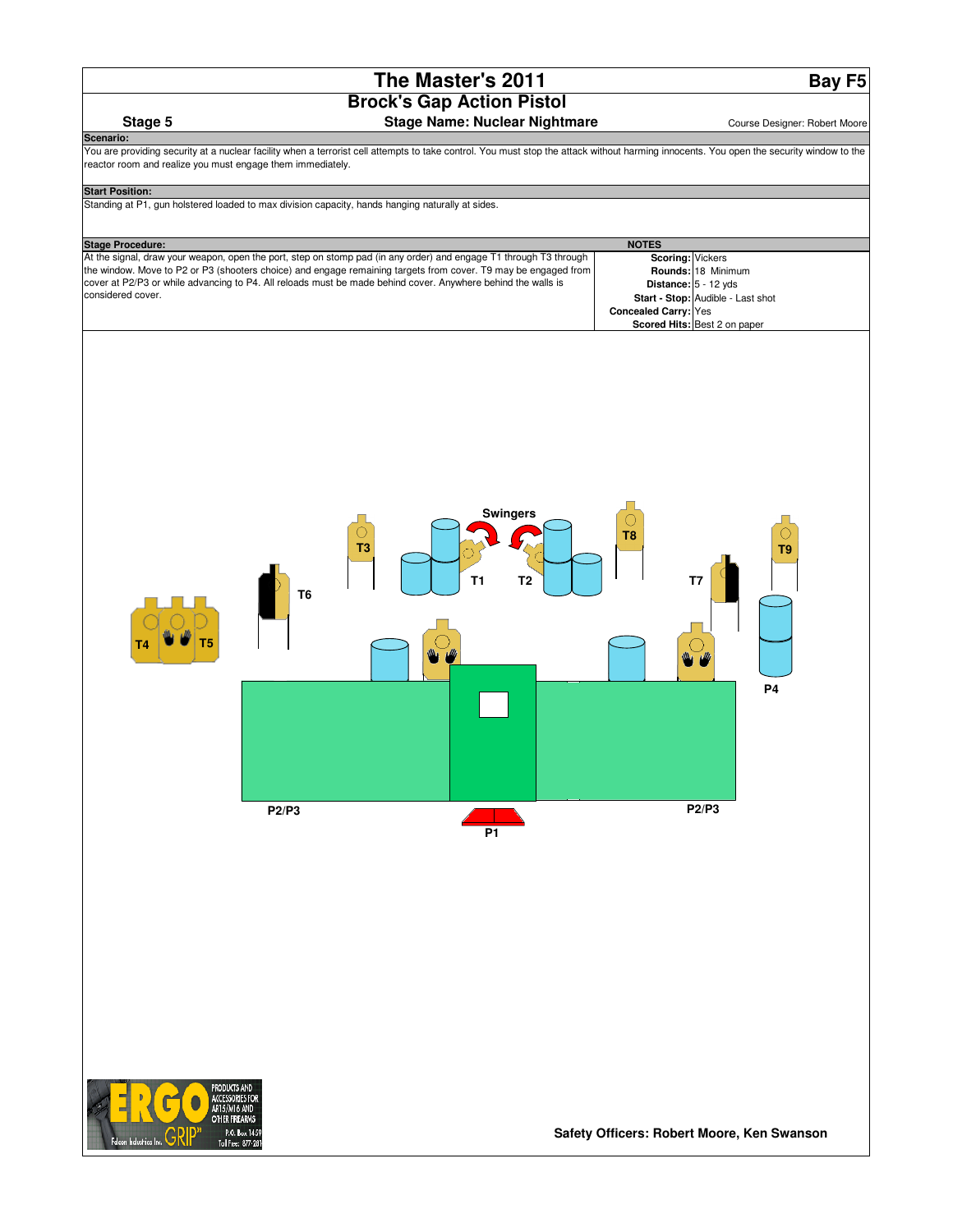**Bay F6**

#### **Stage 6** Stage Name: Late Night Heist **Stage Stage Stage Stage In Allection** Course Designer: Mike Lunsford

You're working late one night in your jewelry store when you hear glass breaking and voices. You draw your weapon and investigate. You discover that thieves have decided to empty your store and now you're in their way. You must clear the building and save your loyal employess who stayed late to help you.

**Scenario:**

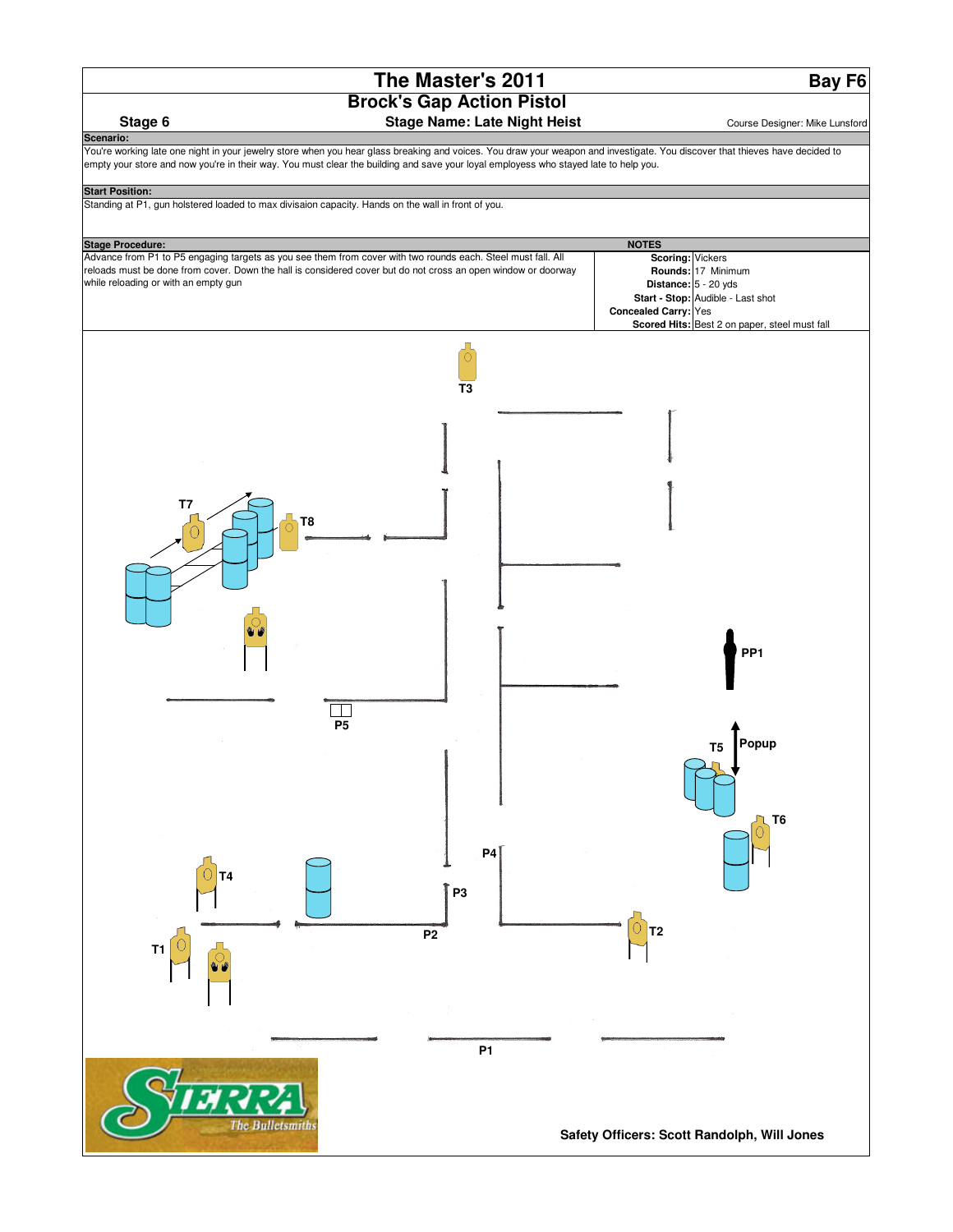**Bay F7**

**T3**

**T2**

You are approaching your favorite café' for a nice cold tasty beverage and a sandwich when you notice armed thugs inside and out, robbing the place. Take action and protect the customers and your tasty beverage.

# **Scoring:** Vickers **Rounds:** 16 Minimum **Distance:** 5 - 15 yds **Start - Stop:** Audible - Last shot **Concealed Carry:** Yes **Scored Hits:** Best 2 on paper **Start Position:** Standing at P1, facing downrange, loaded to max division capacity hands hanging naturally at sides. **Stage 7** Stage Name: Right Easy Cafe **Stage 7** Course Designer: Bill Allen **Scenario: Stage Procedure:** NOTES At the signal, from P1 or while moving to P2 or P3 (shooters choice) engage T1, T2 and T3 with 2 rounds each. Then from P2/P3 engage T4, T5, T6, T7 and T8 with 2 rounds each from cover. All reloads must be made behind cover along the wall. The barrels represent a wrought iron fence and offer no cover. **T1 T4 T5 T6 T7 T8 P1 P2/P3 P2/P3**



**Safety Officers: Bill Allen, Ryan Newbern**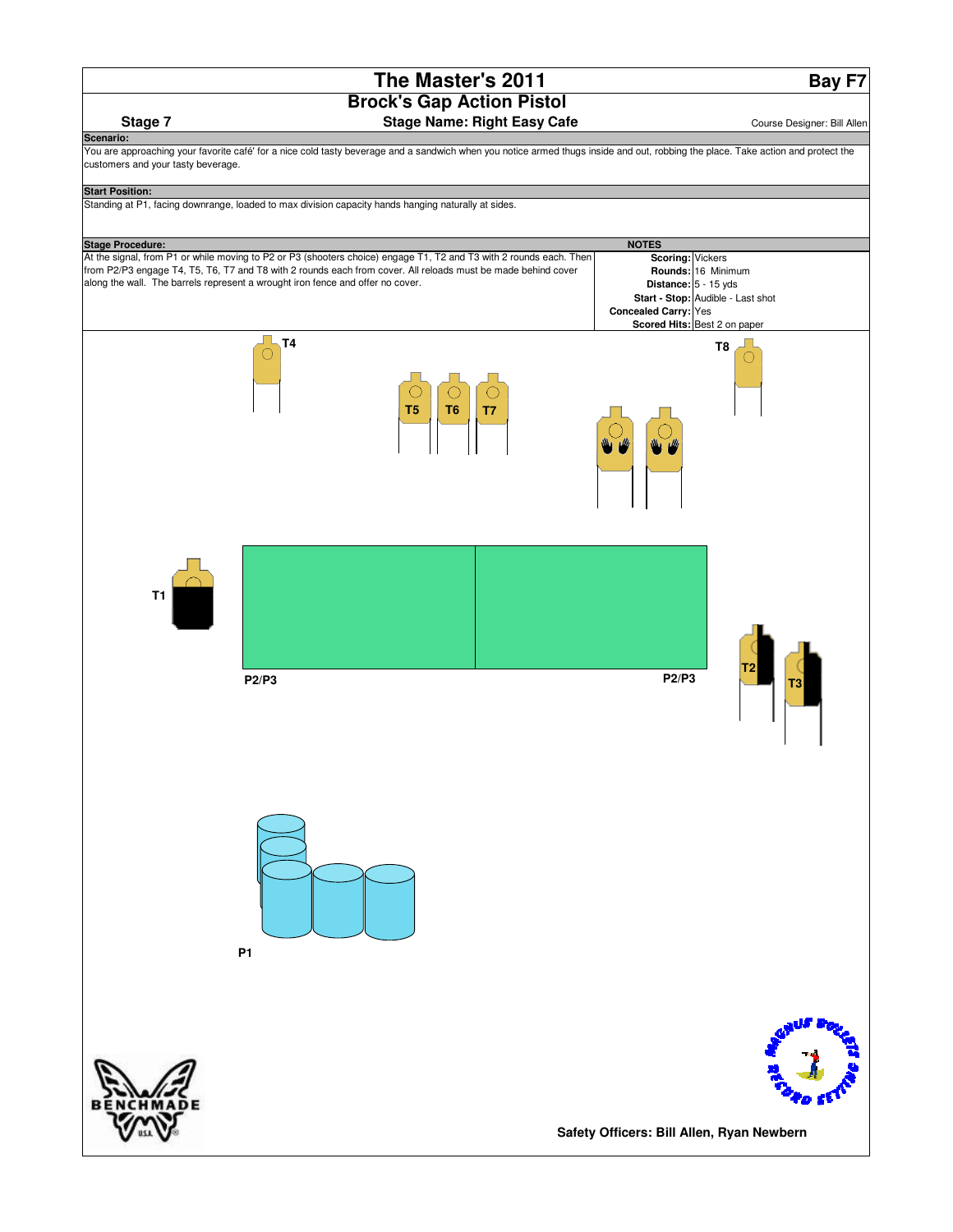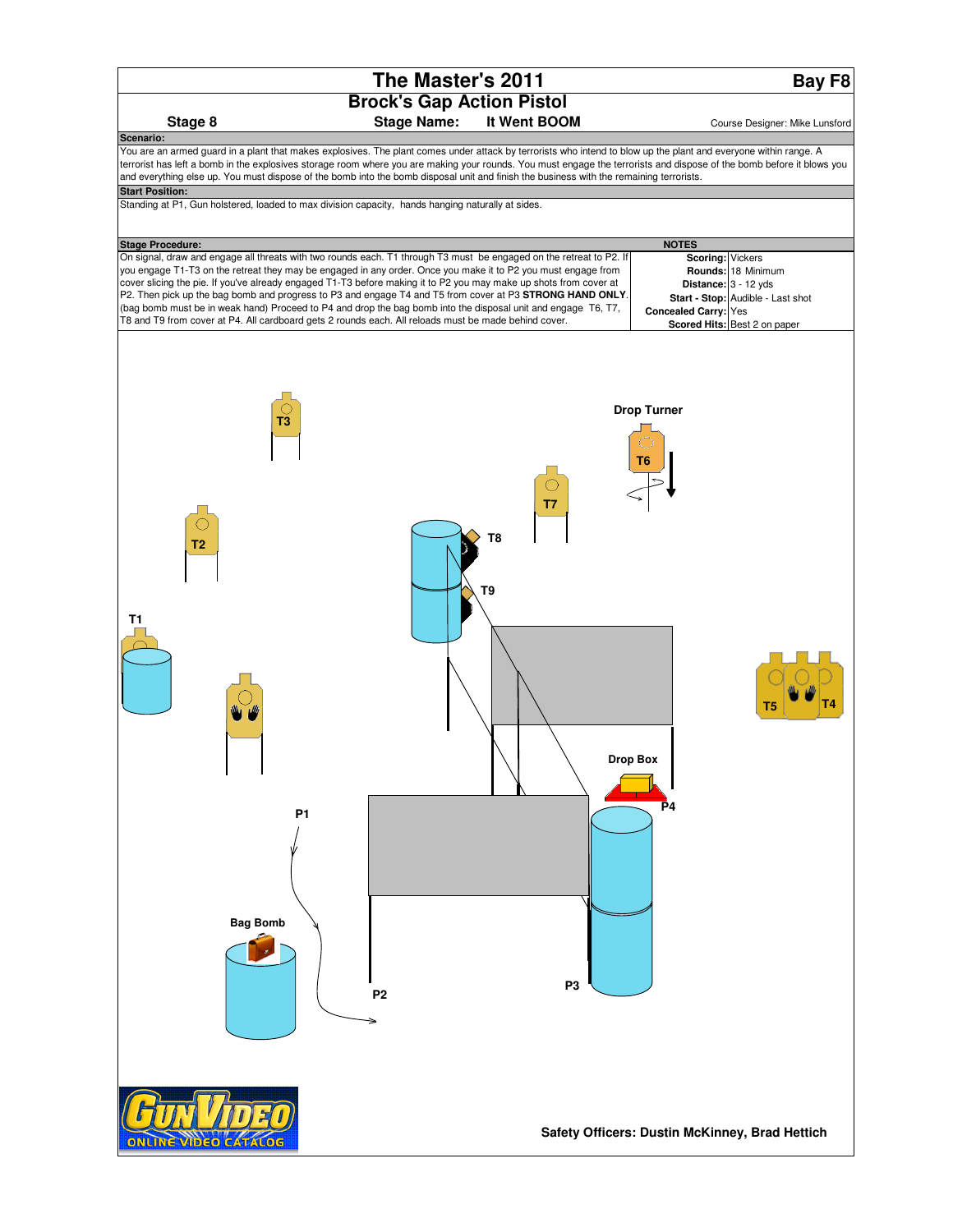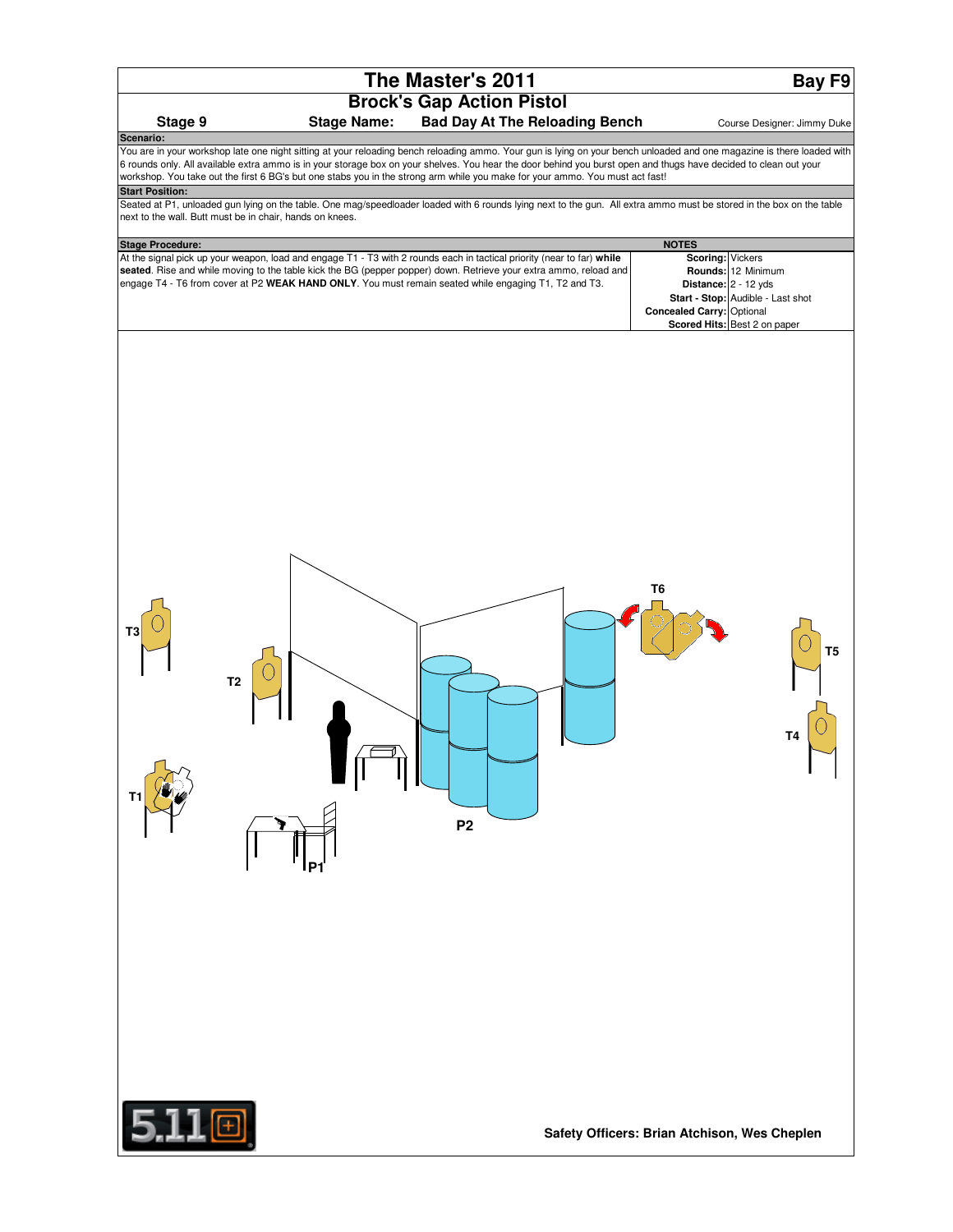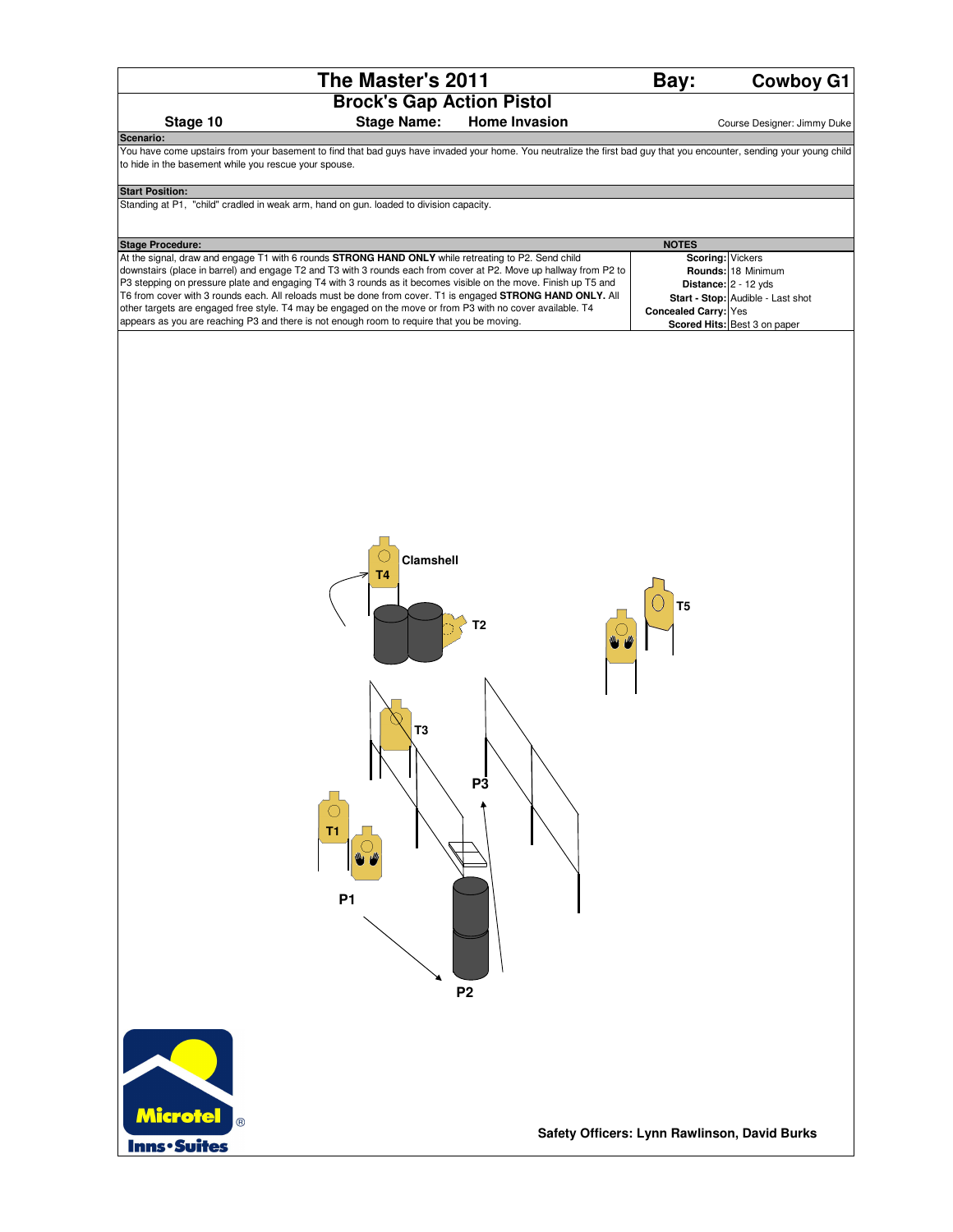**Rifle Bay H**



**Scenario:**

**Standards** 

**Stage 11** Stage Name: Standards **Course Designer: Jimmy Duke** 

#### **Start Position:**